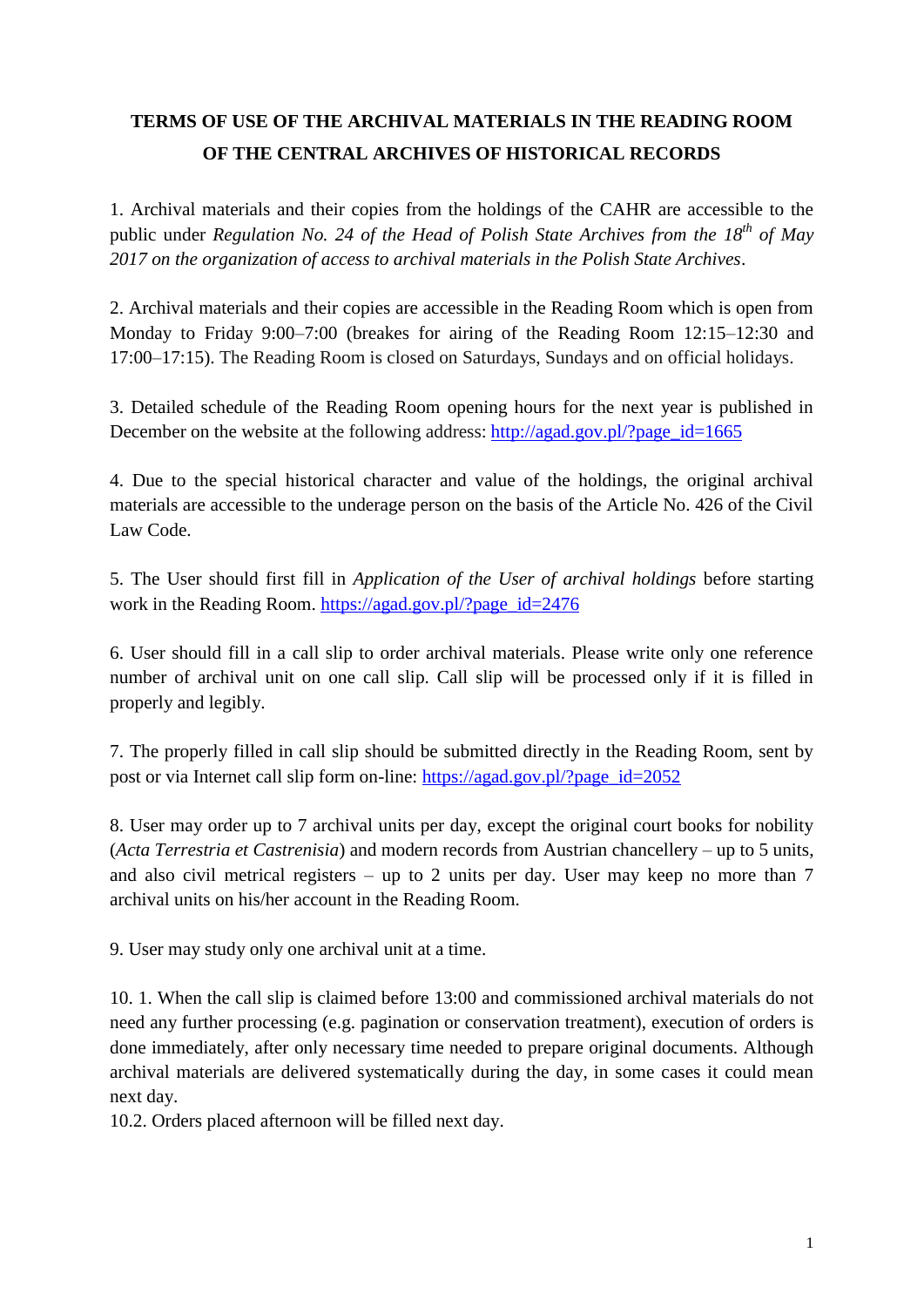11. Only inventoried and marked with pagination or foliation (loose paper) materials can be accessed in the Reading Room. Availability of the original documents depends also on their good physical condition. Pagination of the selected archival unit may take approx. two weeks.

12. Ordered archival materials (units) are stored in the Reading Room depot for two weeks, dating from the last use. After this period materials are sent back to the archival repository. User should notify staff of the Reading Room when he/she finished the work with the unit or recessed the work for more than two weeks.

13. Each access to archival documents is recorded in Access Register of the Reading Room.

14. Founds and collections which have been microfilmed or scanned are accessible only in these formats.

15. Certain archival materials/documents may be temporarily unavailable if they are:

- in bad physical condition,
- undergoing the process of cataloguing or digitalization,
- undergoing the archival fond/collection control or relocation.
- undergoing conservation treatment.

16. Original archival materials of the large size (such as plans or maps), which cannot be safely accessed in the Reading Room under normal conditions, need individual arrangement with the Reading Room staff.

17. Access to some archival materials (originals or/and copies) may be timely restricted due to the legally protected data which they comprise. Under the Act of 28 November 2014 on Civil Registry Records (Dz. U. of 2014, item 1741 as amended) access to the birth registry records is possible after 100 years and to the marriage and death records – after 80 years from the closure of the registry book.

18. Archival materials (originals and copies) must be handled with extreme care. Users should observe the proper handling of items. Please exercise all possible care to prevent damage to materials according to the following rules:

a. Documents must be handled as little as possible and with extreme care. Please turn pages gently. Do not annotate, mark, tear, fold or damage collection material. Do not remove paper clips or staples.

b. Special care and use of gloves is required when handling specialized collection material such as photographs, parchment charters and other fragile items (e.g. charters with lead seals or wax seals in metal boxes).

c. Making notes is possible only with use of pencil or laptops. Pencils are the only writing implements allowed in the Reading Room while archival materials are in use. Pens, felttip markers and adhesive labels are not permitted.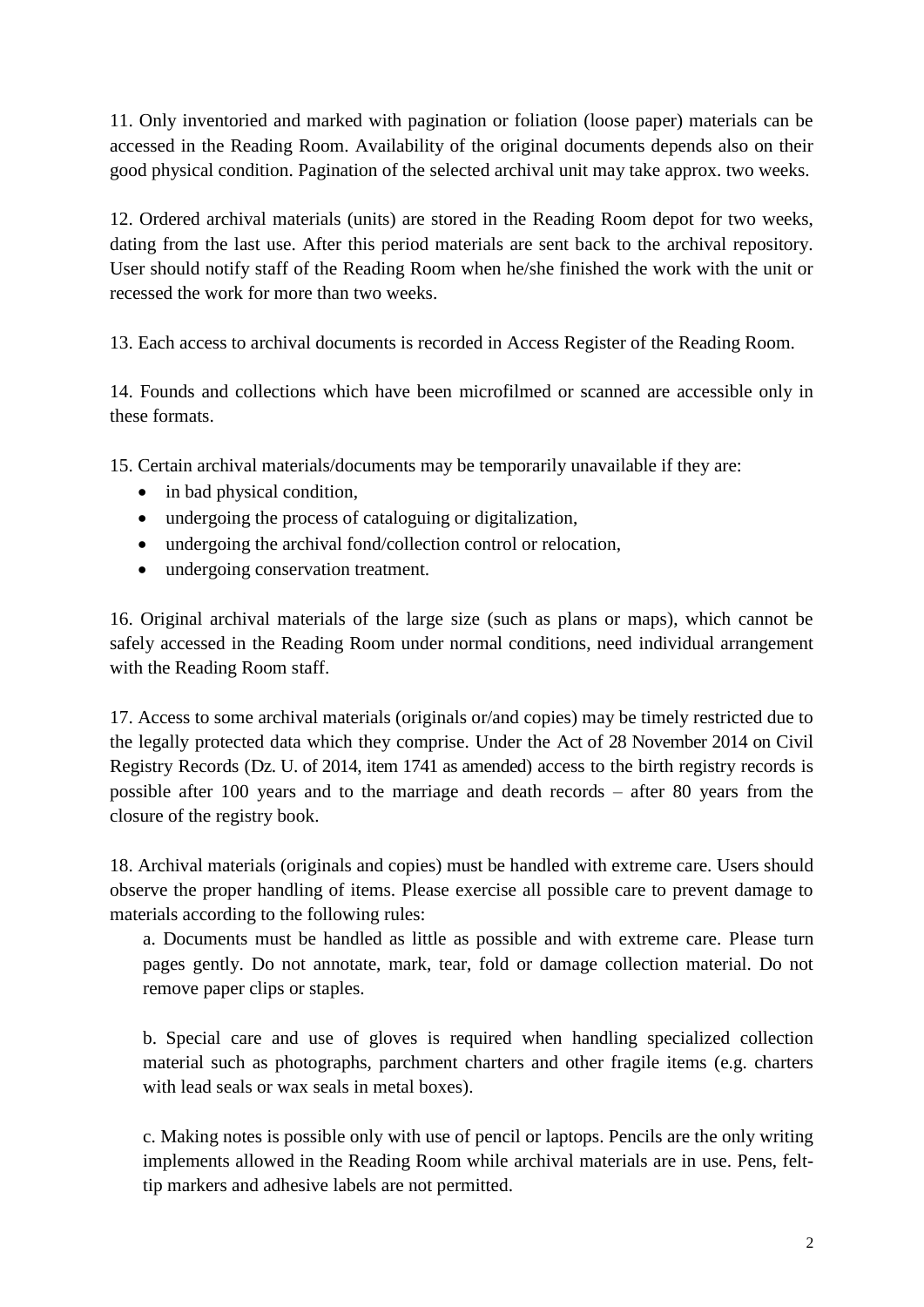d. Archival materials must be returned after use directly to the Reading Room supervisor in proper order, as they were arranged before studying. Please maintain the exact order of items within a folder. Realign documents in the file folders before returning the material to its container.

e. Do not leave the archival materials unattended on the table after finishing the work. If the work with the records is discontinued for over 1h, records have to be returned to the supervisor.

f. Each archival unit must be safely laid down on the table on available in the Reading Room supporting materials (special weights called "snakes" are available for keeping the volume open).

Materials should be laid flat on the table, should not be placed face down, rested on another book, or held on one's lap. Do not stack or overlap documents and do not lean on them; do not press down on documents and bound materials to keep the pages open.

g. Do not write on paper laid on top of the documents or books (regardless whether the books are open or closed). Tracing or rubbing is not permitted. Do not put any writing utensils on the archival materials.

h. Do not moisten fingers to turn the pages.

i. Microfilm reels must be handled with extreme care, do not fold nor scratch the tape; in case of any problem with the microfilm reader or the reels contact Reading Room supervisor.

j. Users must leave all personal belongings such as handbags, briefcases, umbrellas, outerwear (e.g. coats and caps) and computer cover pouches in the ground-floor cloakroom or lockers. It is necessary to leave also food and beverages (including bottled water) in the lockers.

If needed, special transparent bags are available at the security counter.

k. Do not bring to the Reading Room any substances which could be harmful to archival materials.

19. For the benefit of all users there should be maximum silence in the Reading Room. Mobile phones, computers and photo cameras must be on silent mode. Conversations are to be avoided whenever possible.

20. The following are freely accessible in the Reading Room:

• archival inventories, catalogues and other descriptive archival information and databases and scans,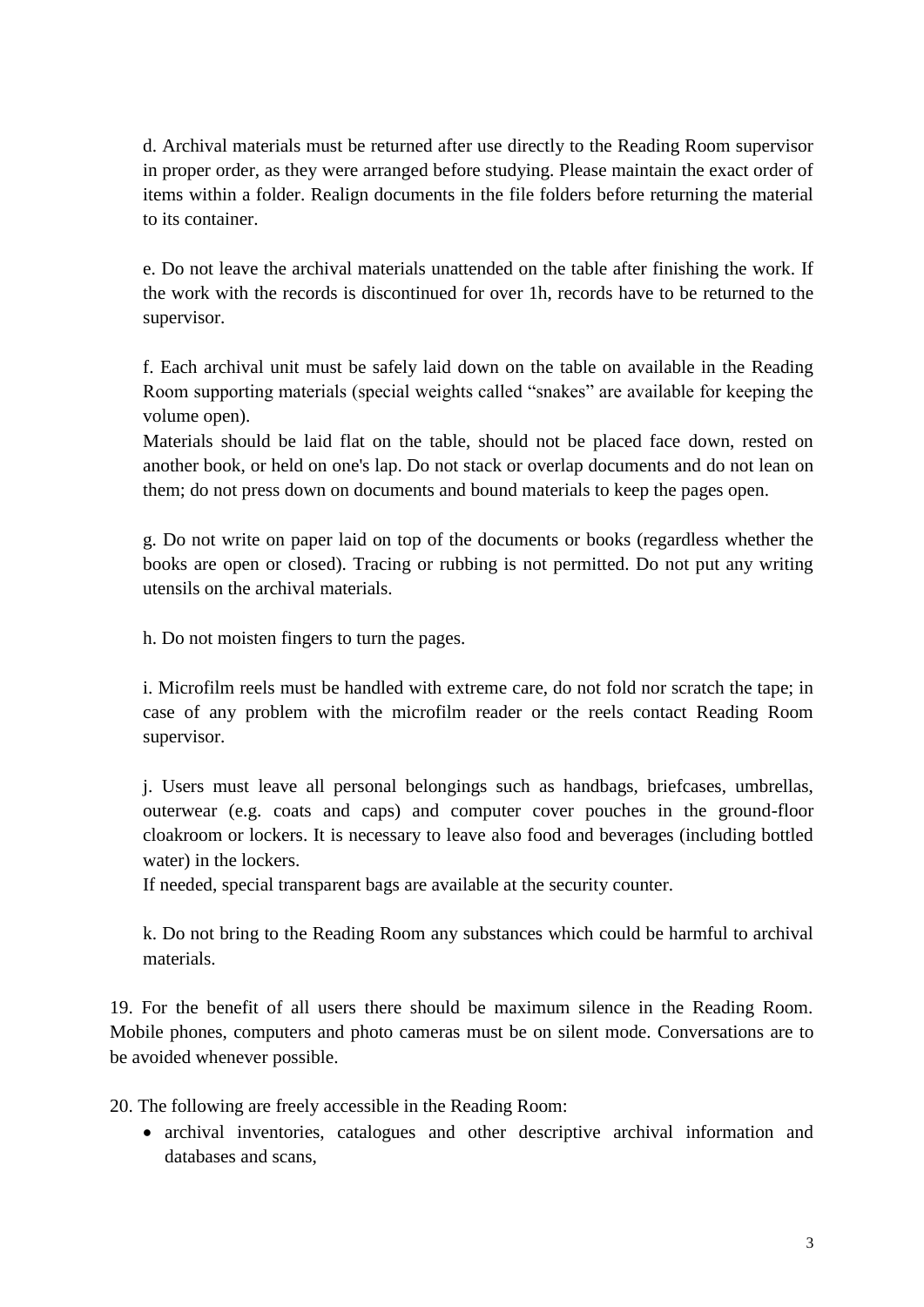- CAHR Library (from 9:00 to 15:00); call slip for books should be submitted in the Library,
- microfilms of selected documents from the holdings of foreign archives (*Polonica*),
- microfilm readers, desktop computers (connected to the Internet, Intranet and Wi-Fi) and electric sockets for laptops.

21. Under the Article 8 of the *Regulation No. 24 of the Head of Polish State Archives from the 18 th of May 2013 on the organization of access to archival materials in Polish State Archives*, User can bring his/her own camera or tablet to the Reading Room to take his/her own pictures of documents, which he/she is then free to use at home or in the classroom etc. Cameras must be secured against the possibility of falling down on documents. It is prohibited to displace documents, stand on chairs or place collection material on the floor to capture an image.

22. Handheld scanners are not permitted in the Reading Room.

23. User may:

- Make drawing copies from plans and maps (in respect of document safety), upon prior arrangement with the Head of Cartography Division.
- Order a copy according to the *Rules and Price List of Archival Services*: [http://agad.gov.pl/?page\\_id=3064](http://agad.gov.pl/?page_id=3064)

24. User can borrow microfilm copies of archival materials from other state archives and institutions in Poland via CAHR as well as he/she can borrow microfilms from CAHR via other state archive or institution.

- To request microfilm copy from other state archives/institutions User have to place an order (Full name, name of the fonds/collection and state archives, reference number of archival unit).
- To request microfilm copy from CAHR the borrowing institution must send an order of the User (Full name, name of the fonds/collection and state archives, reference number of archival unit).
- CAHR lends its microfilms for a period of two weeks.
- Payment for the shipment (back and forth) of a microfilm has to be transferred to the bank account of the CAHR: NBP O/O W-wa (SWIFT – NBPL PLPW) 39 1010 1010 0008 9522 3000 0000.

25. It is forbidden to take out of the Reading Room archival materials nor any items belonging to CAHR. After leaving the Reading Room, User might be asked by security to present their belongings for inspection under the Act of 22 August 1997 on the security of people and property (Dz. U. of 1997, No 114, item 740, as amended).

26. Smoking is allowed only in the open areas outside the building.